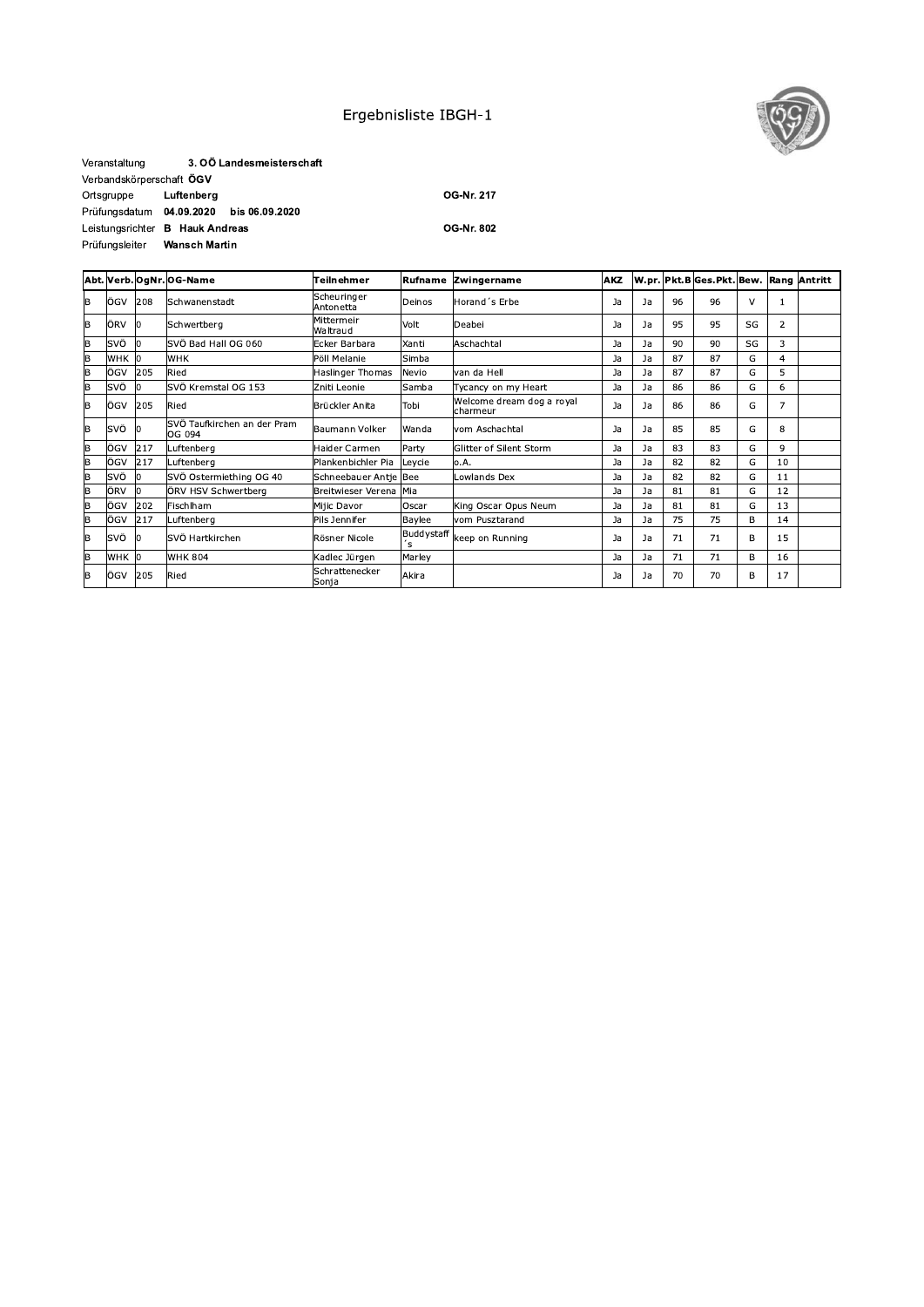# Ergebnisliste IBGH-2



#### Veranstaltung 3. OÖ Landesmeisterschaft Verbandskörperschaft ÖGV Ortsgruppe Luftenberg Prüfungsdatum 04.09.2020 bis 06.09.2020 Leistungsrichter B Kruiss Martin Prüfungsleiter Wansch Martin

OG-Nr. 217

OG-Nr. 802

|   |         |      | Abt. Verb. OgNr. OG-Name | Teilnehmer                | Rufname       | Zwingername           | <b>AKZ</b> |    |    | W.pr. Pkt.B Ges.Pkt. Bew. Rang Antritt |      |          |        |
|---|---------|------|--------------------------|---------------------------|---------------|-----------------------|------------|----|----|----------------------------------------|------|----------|--------|
| B | SVÖ     |      | SVÖ 094 Taufkirchen      | Reisinger Viktoria        | Diana         | Austrian Border       | Ja         | Ja | 93 | 93                                     | SG   |          |        |
| B | ÖRV     | - IC | Schwertberg              | Imler Peter               | Bandit        | vom Heldenkreuz       | Ja         | Ja | 91 | 91                                     | SG   |          |        |
| B | ÖHV 0   |      | ÖHV Welser Heide         | Gundendorfer Dominik      | Lio           | von der Siegerstrasse | Ja         | Ja | 85 | 85                                     | G    |          |        |
| B | IWHK 10 |      | <b>WHK 804</b>           | Friedrich Andreas         | Chilli        |                       | Ja         | Ja | 80 | 80                                     | G    |          |        |
| в | svö     |      | SVÖ Bad Hall OG 060      | Kerschbaummayr Eva-Maria  | Luna          |                       | Ja         | Ja | 80 | 80                                     | G    |          |        |
| B | ÖRV     |      | ÖRV HSV Schwertberg      | <b>Buchinger Franz</b>    | Yuma          | von der Wenzelskirche | Ja         | Ja | 79 | 79                                     | B    | b        |        |
| B | SVÖ     |      | SVÖ Ohlsdorf OG 58       | <b>Stockhammer Markus</b> | Hank          | z Pohranic            | Ja         | Ja | 76 | 76                                     | B    |          |        |
| B | ÖRV     |      | ÖRV Schwertberg          | Hintersteiner Anna        | Hera          | o.A.                  | Ja         | Ja | 76 | 76                                     | B    | 8        |        |
| B | SVÖ     |      | SVÖ Kremstal OG 153      | Gundendorfer Heike        | <b>Summer</b> | lo.A.                 | Nein       |    |    | $\Omega$                               | o.B. | $\Omega$ | InAng. |
| в | lsvö    |      | SVÖ Hartkirchen OG 13    | Bokodi Imre               | Jordi         |                       | Nein       |    |    | 0                                      | o.B. | 0        | nAng.  |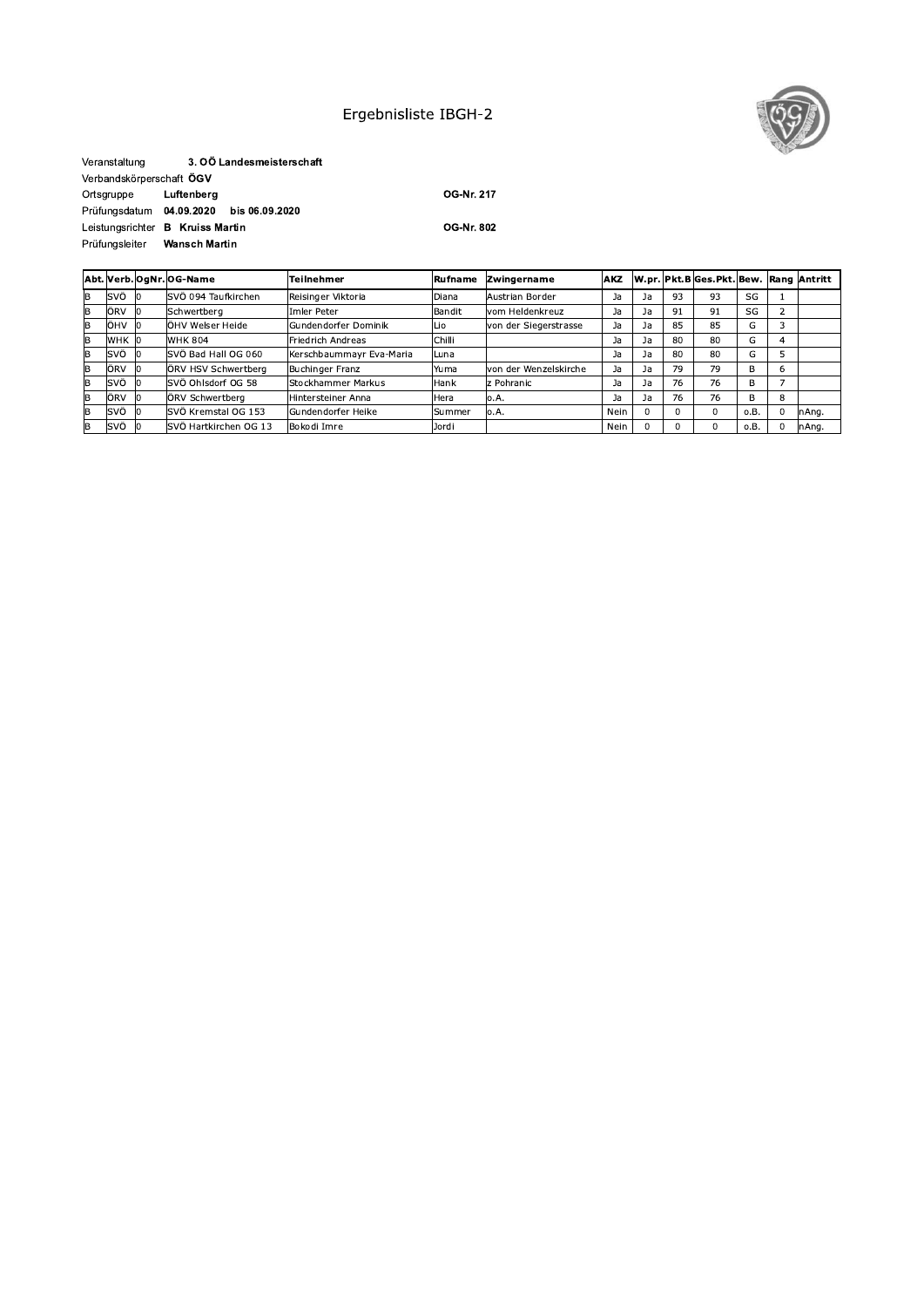# Ergebnisliste IBGH-3



#### Veranstaltung 3. OÖ Landesmeisterschaft Verbandskörperschaft ÖGV Ortsgruppe Luftenberg Prüfungsdatum 04.09.2020 bis 06.09.2020 Leistungsrichter B Kruiss Martin Prüfungsleiter Wansch Martin

OG-Nr. 217

OG-Nr. 802

|    |         |      | Abt. Verb. OgNr. OG-Name   | Teilnehmer                      | Rufname | <b>Zwingername</b>              | <b>AKZ</b> |      |    | W.pr. Pkt.B Ges.Pkt. Bew. Rang Antritt |      |          |        |
|----|---------|------|----------------------------|---------------------------------|---------|---------------------------------|------------|------|----|----------------------------------------|------|----------|--------|
| lв | SVÖ     | - 10 | Steyr-Gleink               | Infanger Wilhelm                | Bora    | Le Petit Esprit                 | Ja         | Ja   | 91 | 91                                     | SG   |          |        |
| lB | ÖGV     | 217  | Luftenberg                 | Klaus Nicole                    | Coco    | lo.A.                           | Ja         | Ja   | 86 | 86                                     | G    |          |        |
| IB | lÖGV    | 217  | Luftenbera                 | Wagner-Mistlberger Harald Lykka |         | Let's talk about keen to shine  | Ja         | Ja   | 84 | 84                                     | G    |          |        |
| lΒ | ÖGV     | 217  | Luftenberg                 | Arnberger-Pavlik Irmgard        | Amigo   | Active Amigo of Message in June | Ja         | Ja   | 82 | 82                                     | G    |          |        |
| lB | ÖGV     | 217  | Luftenberg                 | Liska Eva                       | Milla   |                                 | Ja         | Ja   | 82 | 82                                     | G    |          |        |
| lΒ | ÖGV     | 217  | Luftenberg                 | Paier Rebekka                   | Mara    |                                 | Ja         | Ja   | 82 | 82                                     | G    | b        |        |
| IB | ÖGV 218 |      | Traunstoana<br>Hundeschule | Wansch Andrea                   | Marlon  |                                 | Nein       | Nein | 64 | 64                                     | o.B. | $\Omega$ |        |
| lв | ÖRV     |      | Federnberg                 | Meindl Gloria                   | James   |                                 | Nein       | Nein | 60 | 60                                     | o.B. | 0        |        |
| lB | lögv    | 205  | Ried                       | Plaimer Birgit                  |         | A'Jerry Lee Bohemia Felicitas   | Nein       |      |    | $\Omega$                               | 0.B. | $\Omega$ | lveri. |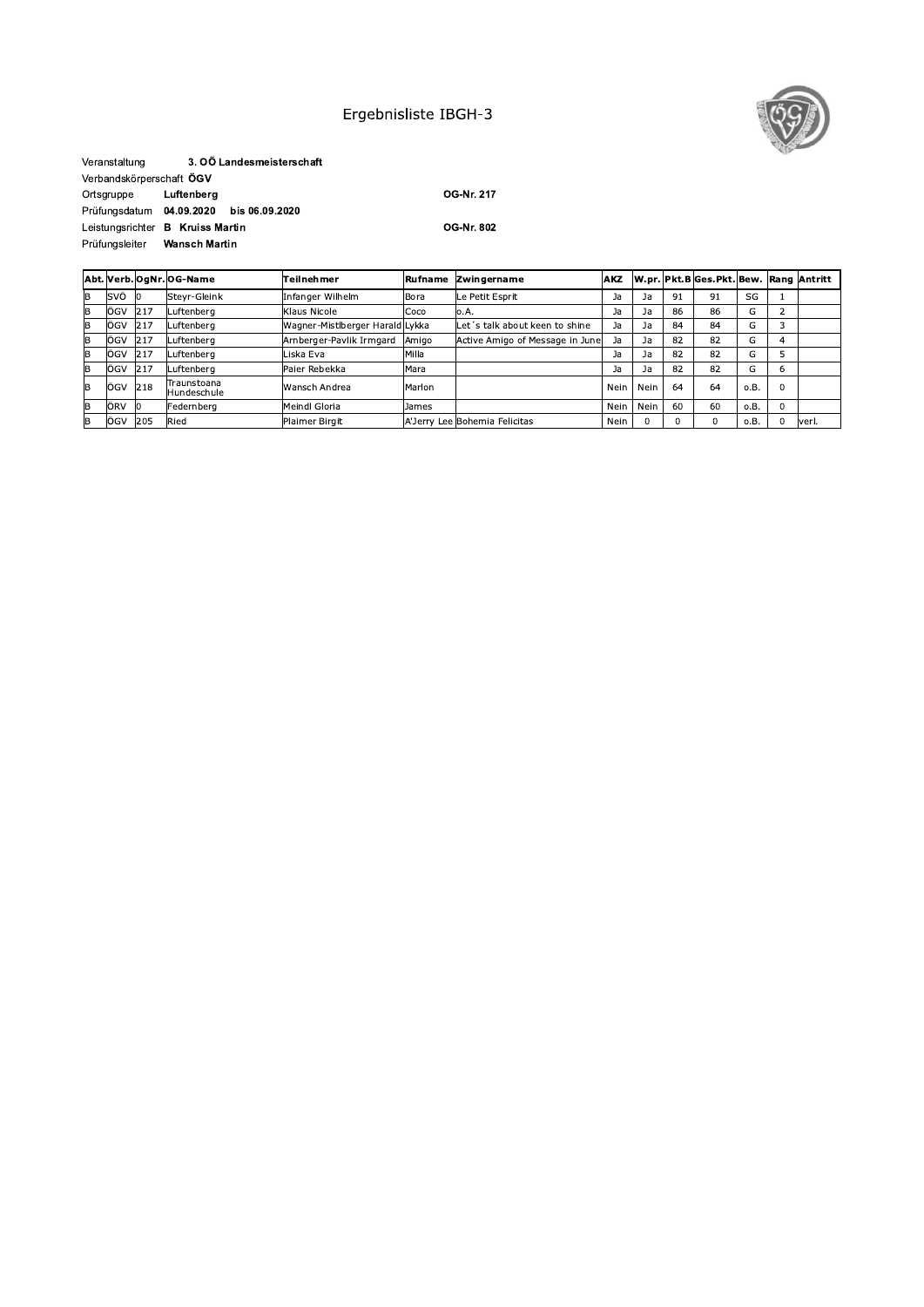## Ergebnisliste IGP G.Pr.1



### Veranstaltung 3. OÖ Landesmeisterschaft Verbandskörperschaft ÖGV Luftenberg Ortsgruppe Prüfungsdatum 04.09.2020 bis 06.09.2020 Leistungsrichter **B Hauk Andreas**<br>**C Kruiss Martin**<br>Prüfungsleiter **Wansch Martin**

Prüfungsleiter

OG-Nr. 217

OG-Nr. 802<br>OG-Nr. 802

|           |              |      | lAbt. Verb. OgNr. OG-Name | Teilnehmer           | <b>IRufname</b> | <b>IZwingername</b>   | <b>AKZ</b> |  |                   |     | TSB W.pr. Pkt.B Pkt.C Ges.Pkt. Bew.  Rang  Antritt |    |  |
|-----------|--------------|------|---------------------------|----------------------|-----------------|-----------------------|------------|--|-------------------|-----|----------------------------------------------------|----|--|
| <b>BC</b> | ÖGV          | 1217 | Luftenbera                | Kunse-Füricht Regina | Vishnu          | Vishnu von Blackmoore | Ja         |  | $Q_{\mathcal{A}}$ | -90 | 184                                                | SG |  |
| <b>BC</b> | <b>I</b> svä |      | <b>ISVÖ Hartkirchen</b>   | Hofer Gerhard        | <b>ICodv</b>    | von Wolfsgraben       | Ja.        |  | 70                | 84  | 154                                                |    |  |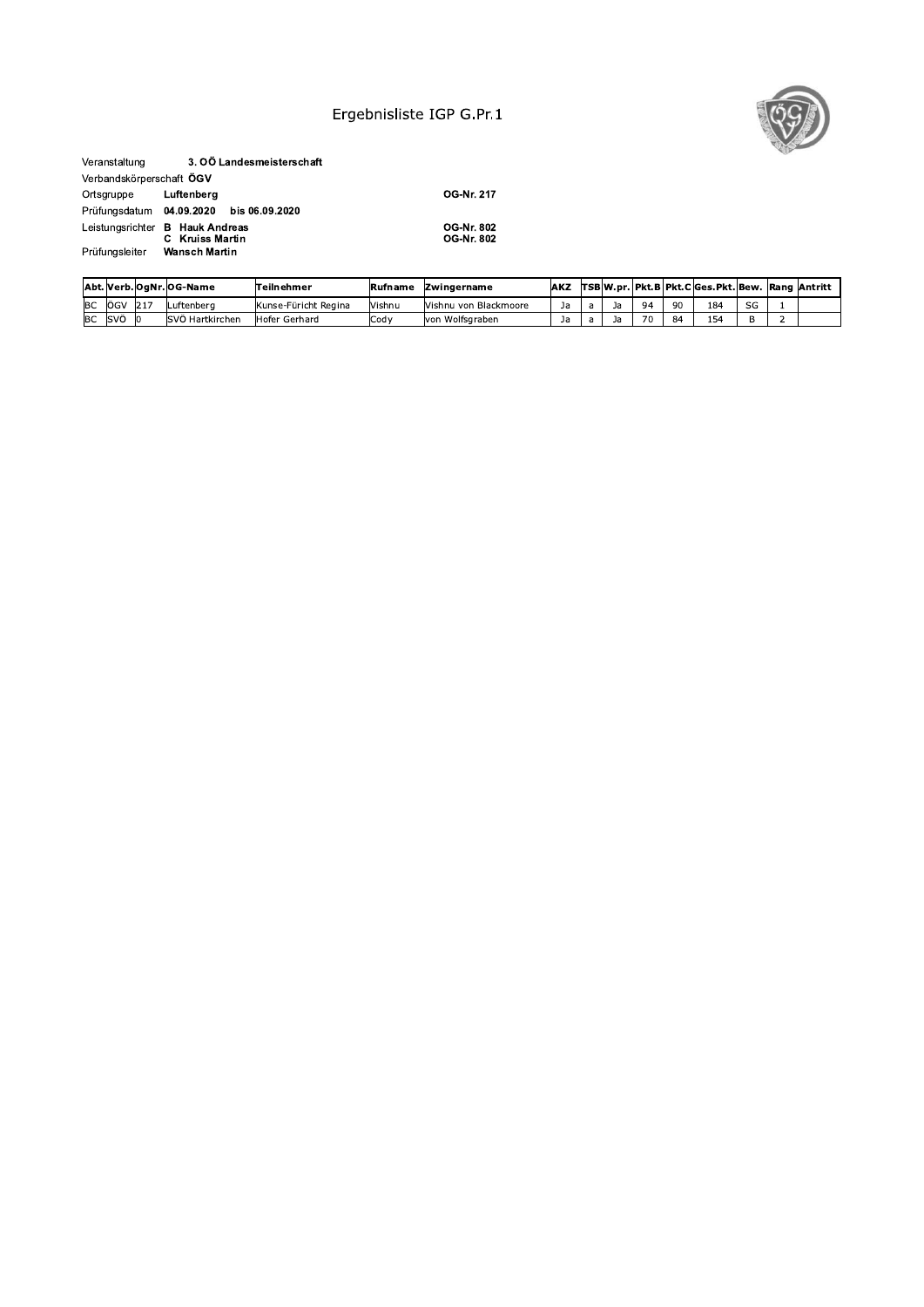## Ergebnisliste IGP G.Pr.2



#### Veranstaltung 3. OÖ Landesmeisterschaft Verbandskörperschaft ÖGV Luftenberg Ortsgruppe Prüfungsdatum 04.09.2020 bis 06.09.2020 Leistungsrichter **B Hauk Andreas**<br>**C Kruiss Martin**<br>Prüfungsleiter **Wansch Martin** Prüfungsleiter

OG-Nr. 217

OG-Nr. 802<br>OG-Nr. 802

|           |                     |            | Abt. Verb. OgNr. OG-Name | Teilnehmer             |        | <b>Rufname Zwingername</b>      | <b>IAKZ</b> |   |    |    |    | <b>TSBW.pr. Pkt.BIPkt.ClGes.Pkt. Bew. Rang Antritt</b> |    |  |
|-----------|---------------------|------------|--------------------------|------------------------|--------|---------------------------------|-------------|---|----|----|----|--------------------------------------------------------|----|--|
| <b>BC</b> | ÖGV                 | 217        | Luftenbera               | Holzinger Eva          | Ferox  | vom Grenzturm                   | Ja          | a | Ja | 92 | 96 | 188                                                    | SG |  |
| <b>BC</b> | VBSÖ <sup>l</sup> 0 |            | VBSÖ Team Mühl4tel OG    | Hammerl Kurt           | Antrax | Free to Fly                     | Ja          | a | Ja | 84 | 92 | 176                                                    | G  |  |
| <b>BC</b> | WHK 0               |            | <b>WHK</b>               | Ploier Arno            | Witiko | Witiko von der<br>Wenzelskirche | Ja          | a | Ja | 86 | 83 | 169                                                    | G  |  |
| <b>BC</b> | ÖGV                 | <b>205</b> | Ried                     | Sammereyer<br>Renate   | Fibi   | Foibe de Alphaville Bohemia     | Ja          | a | Ja | 86 | 83 | 169                                                    | G  |  |
| <b>BC</b> | ÖRV                 |            | <b>ORV</b> Schwertberg   | Schopper Hermann Gismo |        | Gismo vom Heustadlwasser        | Ja          | a | Ja | 77 | 82 | 159                                                    | B  |  |